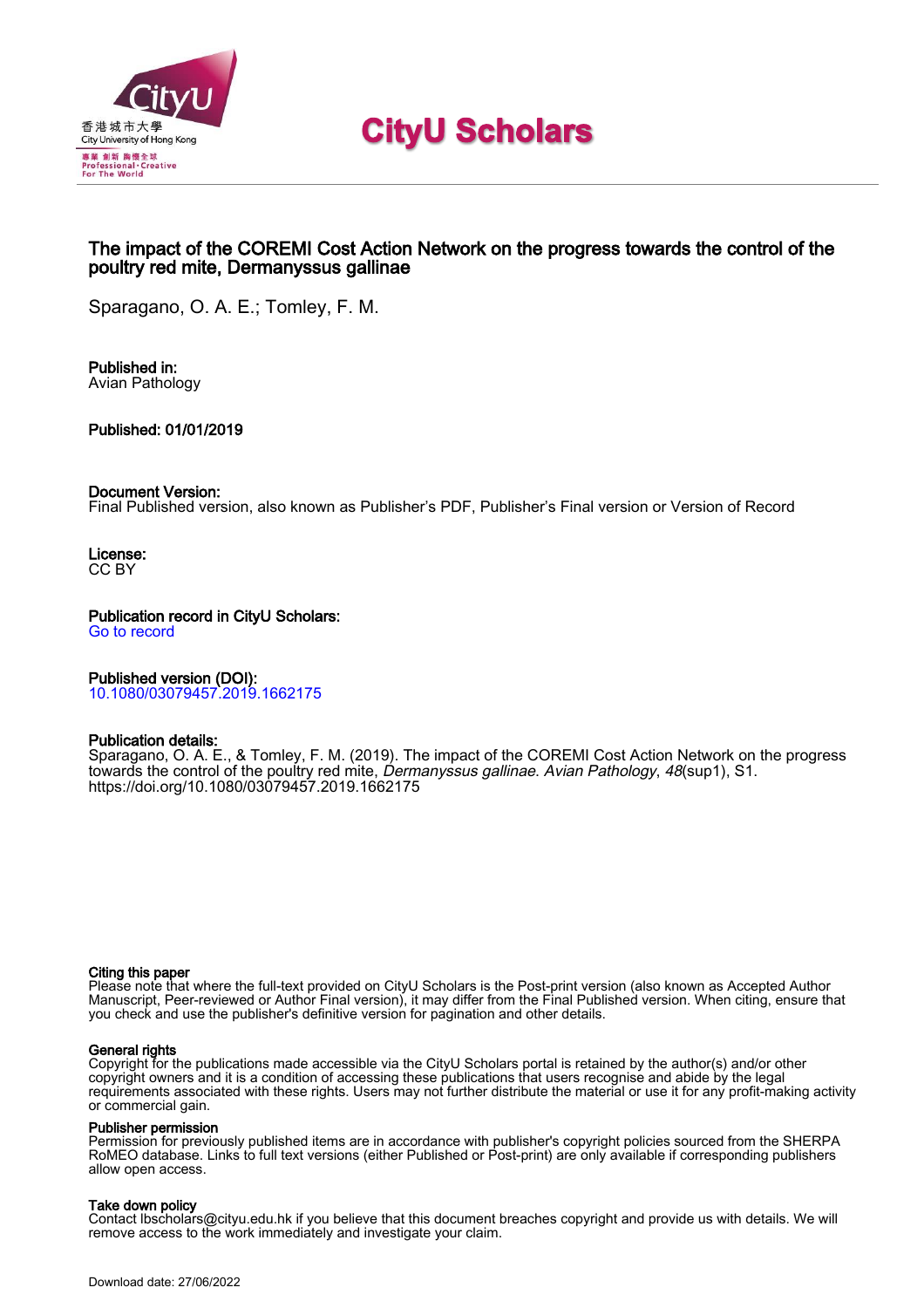

**Avian Pathology**



PATHOLOG

**ISSN: 0307-9457 (Print) 1465-3338 (Online) Journal homepage:<https://www.tandfonline.com/loi/cavp20>**

# **The impact of the COREMI Cost Action Network on the progress towards the control of the poultry red mite,** *Dermanyssus gallinae*

**O. A. E. Sparagano & F. M. Tomley**

**To cite this article:** O. A. E. Sparagano & F. M. Tomley (2019) The impact of the COREMI Cost Action Network on the progress towards the control of the poultry red mite, *Dermanyssusgallinae*, Avian Pathology, 48:sup1, S1-S1, DOI: [10.1080/03079457.2019.1662175](https://www.tandfonline.com/action/showCitFormats?doi=10.1080/03079457.2019.1662175)

**To link to this article:** <https://doi.org/10.1080/03079457.2019.1662175>

6 © 2019 The Author(s). Published by Informa UK Limited, trading as Taylor & Francis Group



Published online: 13 Sep 2019.



 $\overline{\mathscr{L}}$  [Submit your article to this journal](https://www.tandfonline.com/action/authorSubmission?journalCode=cavp20&show=instructions)  $\mathbb{F}$ 

**III** Article views: 212



View related articles

[View Crossmark data](http://crossmark.crossref.org/dialog/?doi=10.1080/03079457.2019.1662175&domain=pdf&date_stamp=2019-09-13)